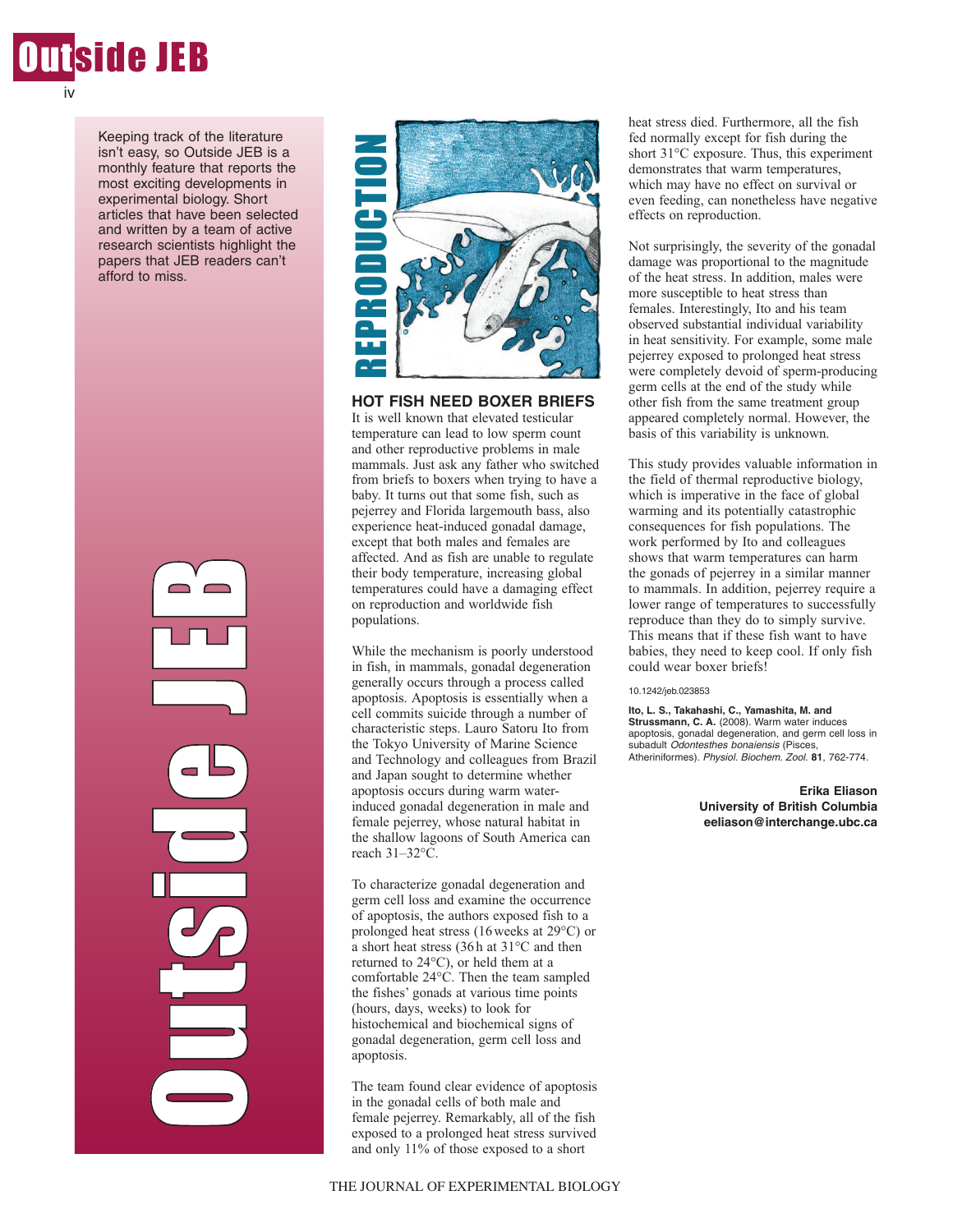



**SMALL GENOMES TAKE FLIGHT** Flight evokes awe among us largely earthbound creatures and the anatomical and physiological adaptations underlying aerial locomotion remain of great interest to scientists and the general public alike. Within extant vertebrates, birds and bats exemplify the notion that there is more than one way to take flight. For example, avian fliers have fused hand bones and use feathers to generate lift while bats construct their wings out of skin spanning extremely elongated fingers. Nevertheless, the physical demands of flight are great enough that vertebrate fliers have converged on various traits, and one that has received much attention is the genome size in these animals. Flying vertebrates have relatively small genomes; recent work suggests that even pterosaurs had a relatively small genome. Why do fliers have small genomes? Less DNA generally means smaller cells, which have a large surface area to volume ratio, facilitating oxygen diffusion to intracellular mitochondria. Flight requires high levels of energy to be sustained and thus improved oxygen transport in flying animals makes good sense.

Chandler Andrews and Stuart Mackenzie, along with T. Ryan Gregory, from the University of Guelph, who has a strong interest in genome diversity, wanted to investigate more closely the relationships between DNA, cell size and flight ability in birds while carefully controlling for phylogeny. To do so, they collected data on genome, nucleus, cell and body size from animals spanning 74 species, 51 genera and 18 families within the largest avian order, Passeriformes. In addition, from these same species they also made measurements of wing shape (aspect ratio) and wing loading (ratio of wing area to body mass) to look for connections between cellular features and macroscopic flight morphology.

Genome size ranged between 1.15 and 1.62pg (mean, 1.32pg) among the 74 species. To give you some sense of scale, most non-flying mammals have genomes at least twice this size, and salamanders, known for their large genomes, can reach values of over 100pg. Even within this relatively small range among passerines, however, genome size was found to be positively related to nucleus and cell size in phylogenetically independent contrasts. Moreover, nucleus size increased disproportionately such that cells with larger genomes also had less cytoplasm. As bird erythrocytes have retained their nuclei, having a relatively large genome reduces the volume of cytoplasm in the cell and may consequently reduce their hemoglobin levels and oxygen carrying capacity. However, whether erythrocytes with larger genomes carry relatively lower levels of hemoglobin remains to be tested.

With respect to wing attributes, aspect ratio and genome size were largely unrelated. This is intriguing because it suggests that flight 'style', at least among the limited range sampled in Passerines, doesn't impact on genome size, i.e. a bird with wings more suited to gliding will have a similarly small genome compared with an animal with wings designed for maneuverability. However, wing-loading index was positively related to genome size. The authors point out that as there was no correlation between body size and genome size, this relationship occurs because birds with larger genomes also tend to have relatively small wings. Although they make it clear that this is not due to some causal effect, they emphasize that even at a relatively fine scale, animals likely to be considered good fliers (i.e. those with low wing-loading index) also have small genomes and cell sizes.

As the database of genome sizes gets ever larger and more phylogenetically diverse, the window into evolutionary patterns and physiological consequences of a cell's DNA content will open wider. But even today it is becoming ever clearer that genome size and flight ability are both tightly and inversely linked.

10.1242/jeb.021659

**Andrews, C. B., Mackenzie, S. A. and Gregory, T. R.** (2009). Genome size and wing parameters in passerine birds. Proc. R. Soc. B **276**, 55-61.

> **Gary B. Gillis Mount Holyoke College ggillis@mtholyoke.edu**



**WHAT MADE THE TRACKS?**

It is not often that a single, nonexperimental observation can undermine our view of what happened hundreds of millions of years ago, but that is what happened 780m below the surface of the Atlantic, around the Bahamas.

A group of US and Australian marine biologists, led by Mihkail Matz from the University of Texas, were surveying the seabed in a research submarine, when they noticed grooved tracks snaking across the seafloor. The apparent creators of the tracks were dark-green grape-like objects, around 30mm in diameter. Sequencing of smallsubunit ribosomal RNA from these objects showed they were massive single-celled organisms – mega-protists of the genus *Gromia*, previously known only from the Arabian Sea. These amoeboid organisms consist of a thin spherical layer of protoplasm under a membranous 'test' (a kind of shell), with the bulk of the organism's volume being made up of inorganic matter.

For most of us who are unfamiliar with deep sea gromiid testates, the very existence of these blobs is a cause for amazement – they are one of the largest single-celled organisms. But the truly dramatic part of the observation comes from the fact that these organisms leave tracks. Could their ancient ancestors be responsible for some of the oldest trails in the fossil record?

Fossilised bilaterally symmetrical animals (Bilateria), which appear in the fossil record around 542 million years ago and may have appeared 80 million years earlier according to molecular data, are thought to have left sinuous groove shaped traces on the pre-Cambrian seabed that eventually became preserved in the fossil record. However, some of the marks can be found in rocks up to 1.5 billion years old, long before the evolution of Bilateria. These tracks have